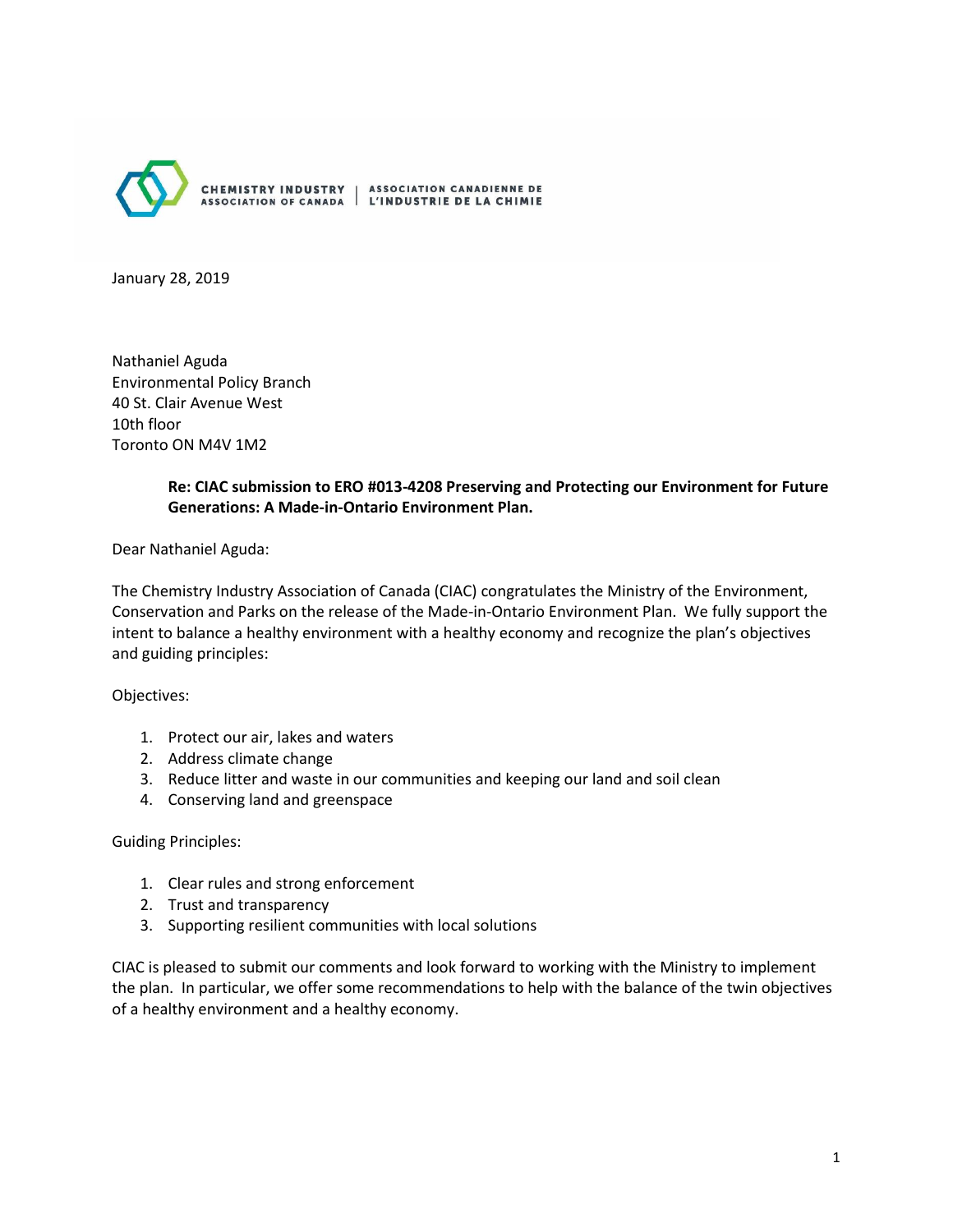Please do not hesitate to reach out if you would like any further information or have any questions.

Regards,

Don Fusco Director, Government and Stakeholder Relations – Ontario Chemistry Industry Association of Canada Office: 647 . 465 . 0246 [dfusco@canadianchemistry.ca](mailto:dfusco@canadianchemistry.ca) **C** [@ChemistryCanada](https://twitter.com/ChemistryCanada)

CC: Hon. Rod Phillips, Minister of Environment, Conservation and Parks Serge Imbrogno, Deputy Minister

805 - 350 RUE SPARKS STREET OTTAWA, ONTARIO K1R 7S8 613-237-6215 > ciac-acic.ca

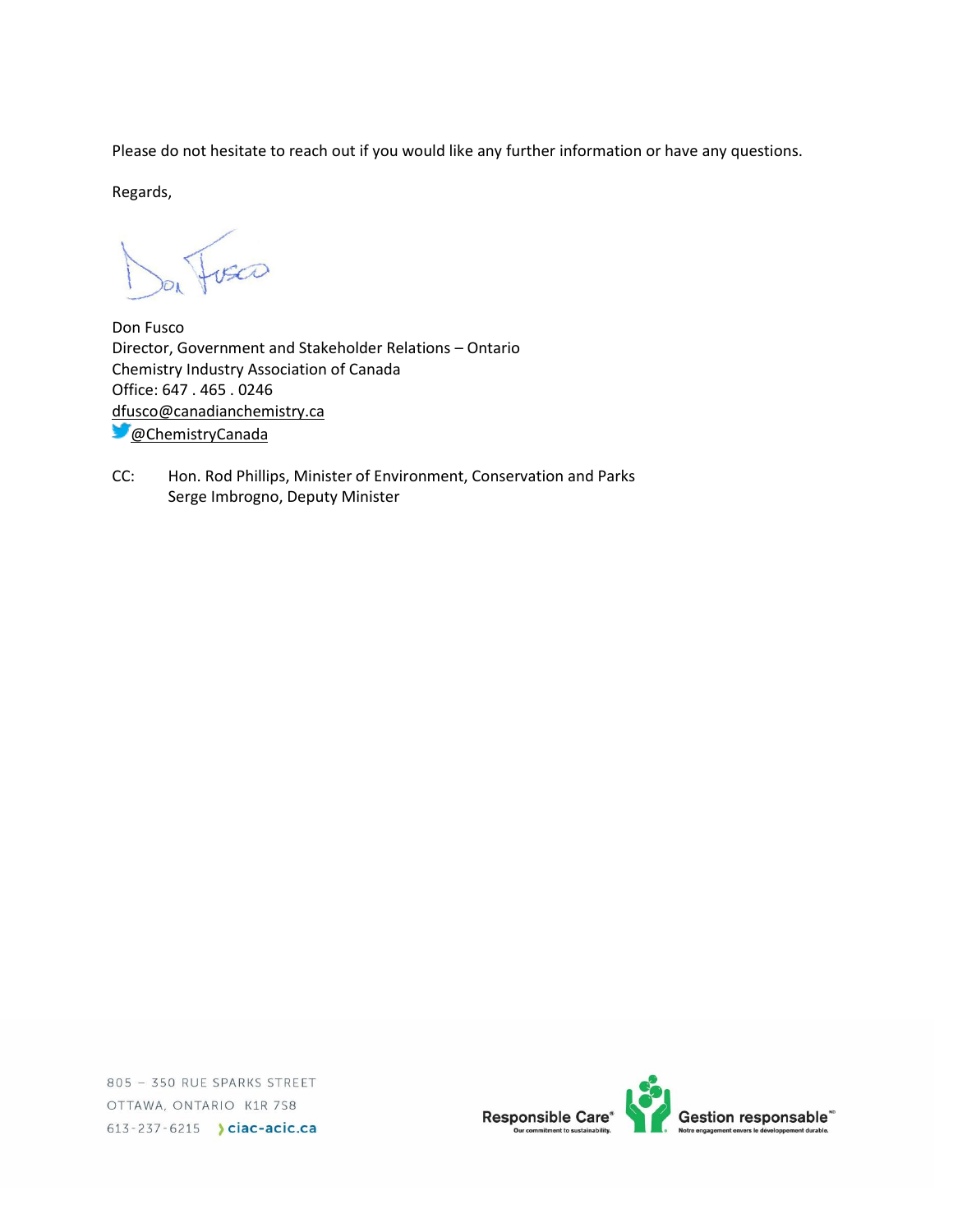## **CHEMISTRY INDUSTRY ASSOCIATION OF CANADA SUBMISSION**

## *Preserving and Protecting our Environment for Future Generations: A Made-in-Ontario Environment Plan.*

The Chemistry Industry Association of Canada (CIAC) congratulates the Hon. Rod Phillips, Minister of Environment, Conservation and Parks on the release of the Preserving and Protecting our Environment for Future Generations: A Made-in-Ontario Environment Plan. We are pleased to submit the following comments in response to the consultation request**.**

## › **Recognize Responsible Care®**

Any action by CIAC members to address the environmental, economic and community impacts of our operations are governed by Responsible Care®. Responsible Care is the flagship program of our industry that ensures our members innovate for safer and greener products and processes, and work to continuously improve their environmental, health and safety performance. Launched in Canada in 1985 and now adopted globally and recognized by the United Nations, Responsible Care compels CIAC member-companies to "do the right thing and be seen to do the right thing." This is our commitment to sustainability – delivering results for the betterment of society, the environment, and the economy.

As part of our members' commitment to Responsible Care, companies have to be transparent about their activities, and allow independent experts and members of the public to verify that they are living up to the standards set by Responsible Care. Every three years, a team of industry experts, public advocates and representatives chosen by local communities, audit each CIAC member to evaluate their commitment to Responsible Care. As part of these audits, emissions reductions are verified and since 2004 Ontario members have achieved very notable reductions:

| Carbon Dioxide                  | 55 per cent reduction |
|---------------------------------|-----------------------|
| Nitrogen oxides                 | 50 per cent reduction |
| Nitrous Oxide                   | 70 per cent reduction |
| Sulphur Dioxide                 | 91 per cent reduction |
| Benzene                         | 64 per cent reduction |
| <b>Total VOCs</b>               | 35 per cent reduction |
| <b>Total Particulate Matter</b> | 78 per cent reduction |
| Carbon Monoxide                 | 27 per cent reduction |

As Ontario considers new environmental policies and measures, we strongly urge the government to enable compliance options through recognizing industry standards. We believe Ontario should support and recognize operators that demonstrate superior performance and who exceed regulatory compliance. Industry-led stewardship initiatives that require third-party certification such as Responsible Care commit members to a code of ethic for continuous improvement and exceeding regulatory compliance.

Recognizing Responsible Care as a compliance pathway maintains strong regulatory integrity and encourages greater industry-wide adoption. This will enhance compliance and best-in-class performance, streamlining regulatory compliance and audit costs for both government and industry while enabling the government to dedicate more resources to areas where environment compliance and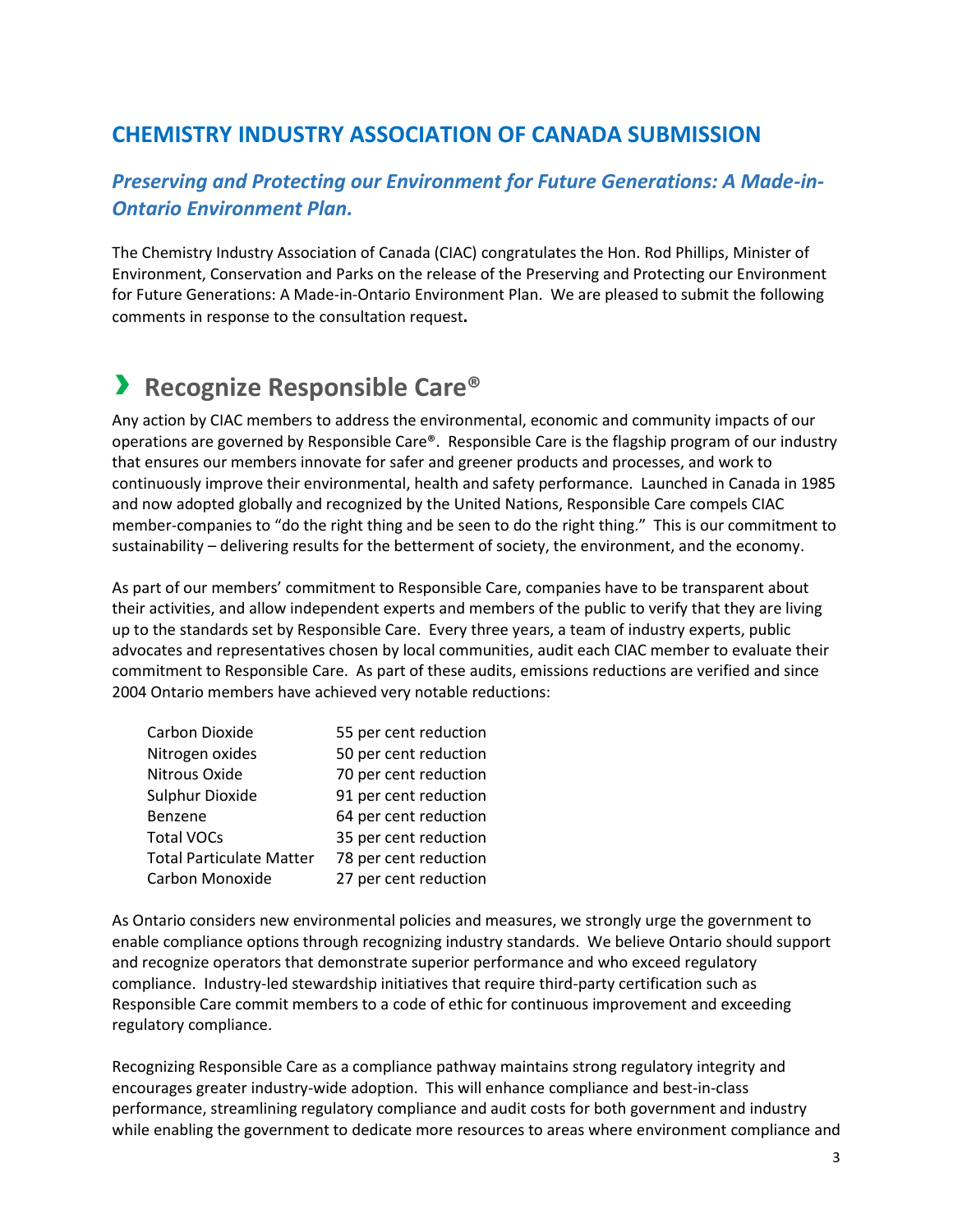performance levels need to be improved.

## **Recommendation:**

**1.** Recognize Responsible Care and similar third-party certified industry standards as a means of regulatory compliance.

## › **Addressing Climate Change**

CIAC recognizes that climate change is an important global public policy issue and that sound environmental stewardship and management of natural resources are fully consistent with good business practices.

Our industry has been a leading sector in managing and mitigating climate change. For instance, our Sarna-Lambton-based members' use of ethane as a feedstock emits on average half of the emissions of traditional production and 80 per cent less than coal-based production. Coal-based production is still being used in Asia which remains the world's leading producer of petrochemicals. As such, we are pleased to engage in Ontario's climate change strategies and GHG emission reduction objectives. We are committed to working with the Government of Ontario to find a balanced solution that puts people first, makes life more affordable for families, and takes Ontario's role in fighting climate change seriously.

### **CHEMISTRY-BASED SOLUTIONS**

We support that Ontario's approach allows for the continued economic growth of our sector. Addressing the challenge of climate change in Ontario, in Canada and globally depends on chemistrybased solutions. The chemistry sector is an important contributor to Ontario's economy as well as an integral solutions provider to protect clean air and water, encourage conservation and do more to address urban litter and waste. See examples in CIAC's **Chemistry: Essential to Canada's Transition to a Low-Carbon Energy Future<sup>1</sup>** report.

## **ONTARIO'S CARBON ADVANTAGE**

 $\overline{a}$ 

Ontario's chemistry sector is uniquely positioned as a low carbon leader amongst its global peers through a combination of low carbon feedstock, a low carbon energy grid and, through substantial investments and modernization initiatives, modern and efficient production facilities.

We support the Ontario objective to recognize industries that are best-in-class. In fact, we are ahead of our global competition when it comes to energy savings and the resulting GHG emission reductions potential. A 2013 report from the International Energy Agency and the International Council of Chemistry Associations has shown that compared to the other global jurisdictions Canada's chemistry sector already has many of the best possible technological processes for increasing the efficiency of its operations<sup>2</sup>.

<sup>1</sup> [http://canadianchemistry.ca/wp-content/uploads/2018/04/CIAC\\_LowCarbonPaper\\_English.pdf](http://canadianchemistry.ca/wp-content/uploads/2018/04/CIAC_LowCarbonPaper_English.pdf)

 $^2$  IEA, (2013), Technology Roadmap Energy and GHG Reductions in the Chemical Industry via Catalytic Processes, IEA, France.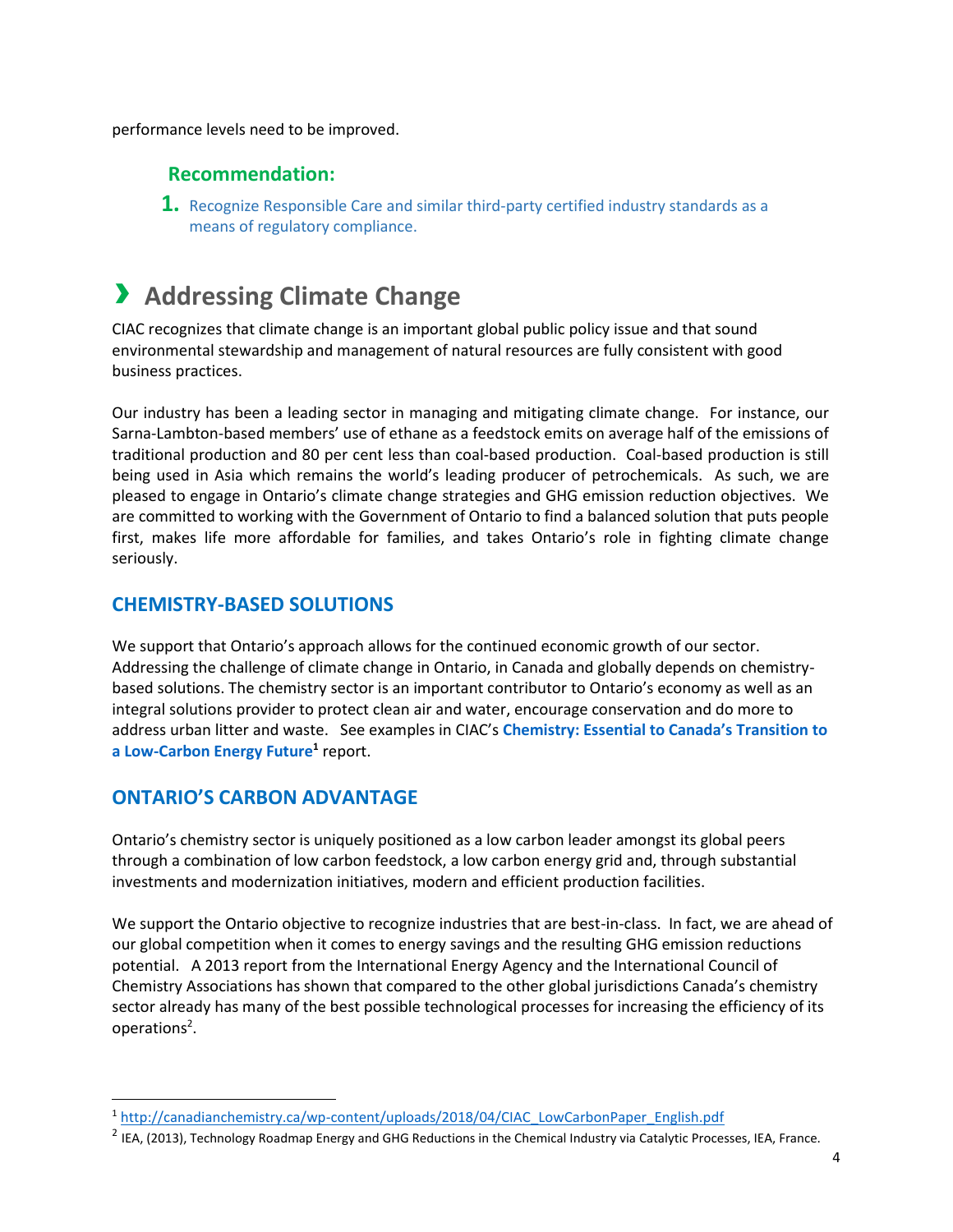Low Carbon Feedstock - Ontario's chemistry sector leverages low-carbon natural gas liquids (NGLs) as the building blocks for polyethylene, polypropylene, plastics and solvents, refrigerants, rubbers and more. Other chemistry clusters in Europe and Asia rely on higher carbon crude oil or coal-based feedstock. A 2017 study from the Joint Research Centre of the European Commission compared different chemistry production processes and technological options to increase GHG efficiency and found that ethylene production that uses higher-carbon naphtha as a feedstock has an 82 per cent higher GHG emissions factor than ethylene produced from lower-carbon ethane feedstock<sup>3</sup>.

## **OPTIMIZED AND INTEGRATED CHEMISTRY CLUSTER IN ONTARIO**

The key advantages of the Sarnia-Lambton cluster complex include the diverse range of producers from refiners to producers of base chemicals, resins and specialty chemicals, and the integration of facilities across the chemistry value chain. The by-product from one producer becomes the input used by a neighbouring complex to make another chemical or refined product, resulting in increased value-added manufacturing and little or no waste. Services are shared and resources are consumed more efficiently. A thriving complex based on ethane from shale gas and the emergence of a bio-hybrid chemistry cluster provide the foundation for renewal and growth of the chemistry industry in Ontario.

## **FEDERAL CLEAN FUEL STANDARD**

The federal government's Clean Fuel Standard (CFS) will apply in Ontario regardless of any made-in-Ontario plan or Renewable Fuel Standard. As a first in the world clean fuel standard to include carbon intensity reductions for gaseous and solid fuels along with transportation fuels (liquid), the CFS, as currently being directed, will have costly implications for the chemistry sector as an end user and price taker. We urge the Ministry to assess the full impact of these additional costs on our sector as it implements its climate change plan. CIAC would encourage the Ontario government to actively engage in the federal CFS process to help Ontario industry avoid costly duplicative climate change policies.

## **ONTARIO CARBON TRUST**

l

We are supportive of the approach proposed for the Ontario Carbon Trust to encourage private sector investments in clean technologies and green infrastructure. As described, we see a focus on avoiding duplication, supporting the lowest cost reductions, addressing competitiveness, encouraging technological innovation and supporting low-carbon investments for the future low-carbon economy. It is important to note that energy intensive chemistry processes are currently limited by available technology. To achieve further large reductions in greenhouse gas emissions will require innovation through research and development into next generation chemistry processes. These initiatives involve large capital investments and, to remain competitive in a global economy, will require some form of funding assistance.

On the Ontario Carbon Trust Fund, we commend your government's commitment to give priority to projects which achieve GHG reductions at the lowest cost. Every Ontarian will see a cost for their carbon emissions and will have a financial incentive to drive reduction. For example, offset projects will have financial incentives from the offset credits generated, and large facilities will see a cost via a large emitters' regulation. We believe that the fund should be made available fairly to any sector willing to invest their capital to drive real reductions in order achieve lowest cost reductions.

<sup>&</sup>lt;sup>3</sup> Energy Efficiency and GHG Emissions: Prospective scenarios for the Chemical and Petrochemical Industry, Joint Research Centre Institute for Energy, Transport and Climate, European Commission, p. 65 (2017).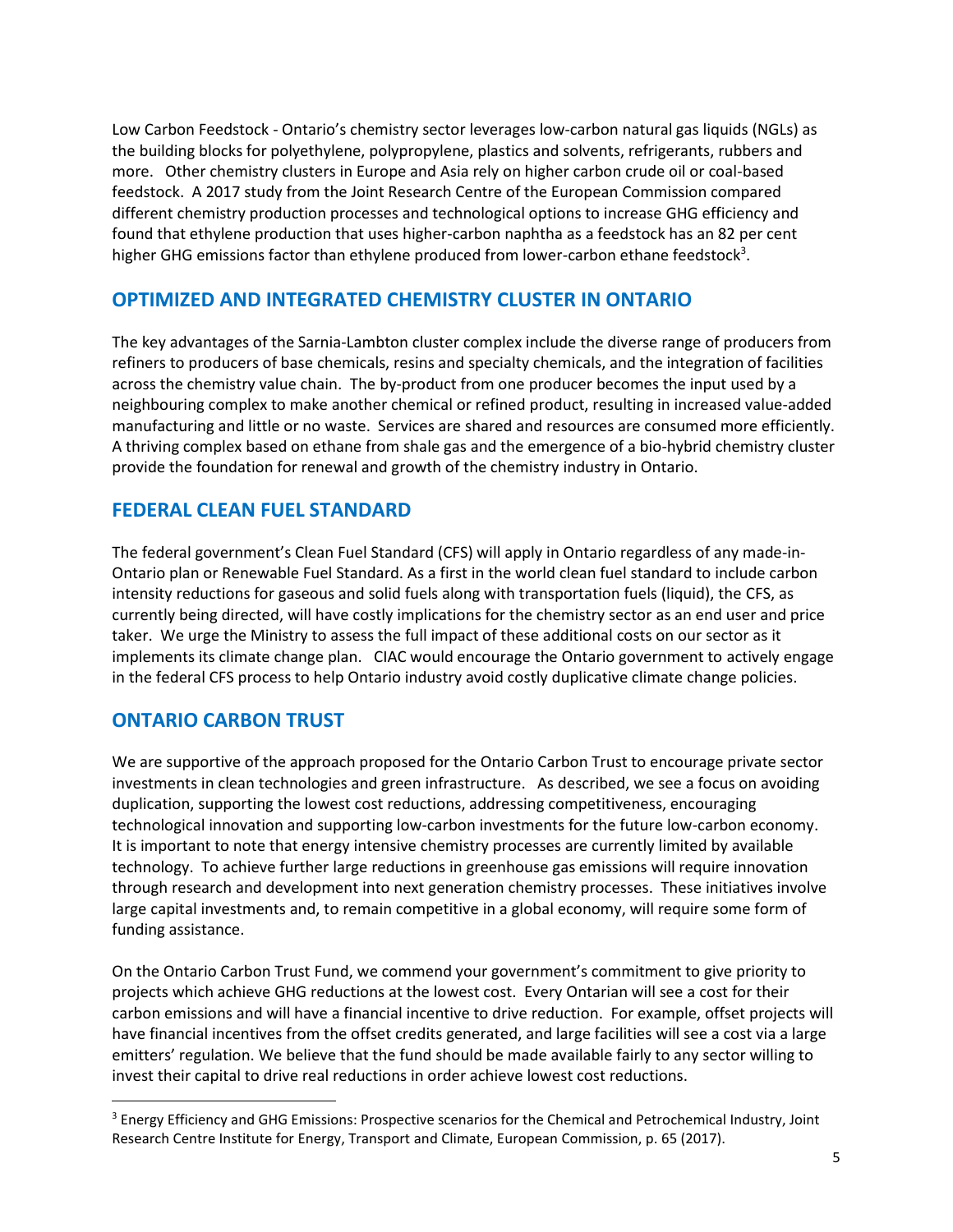### **Recommendations:**

- **1.** Address climate change through measures that deliver global emission reductions while maintaining the competitiveness of Ontario businesses by recognizing our chemistry sector as best-in-class.
- **2.** Allowing for economic growth by incenting continued investment in lower carbon production in Ontario to displace higher carbon production elsewhere in the world.
- **3.** Program design considerations to recognize the benefits of cogeneration and the integration the Sarnia-Lambton facilities for continued shared environmental and economic opportunities.
- **4.** Factor the costs imposed by the proposed Clean Fuel Standard within the sector's existing EITE assessment framework.
- **5.** Advocate to the federal government to exclude regulated large final emitters from CFS to avoid costly and duplicative climate change policy.
- **6.** Lever the Ontario Carbon Trust to encourage private sector investments in clean technologies and green infrastructure.
- **7.** In order to ensure the lowest cost reduction is found, the rules to access the funding must be fair, market based, and accessible to every sector that can deliver real GHG reductions.

## › **Managing Litter and Plastics Waste**

More than 95 per cent of all manufactured products rely on chemistry and many of these include plastic resins. From wind turbines and solar panels, to vehicles and building materials, to the packaging that allows us to feed our planet, plastics chemistry is vital to our economy.

These products that enable our modern way of life, however, do not belong in our waterways or in the environment. Today in Canada, as a result of inadequate sorting, contamination, limited end markets and not employing all the technologies available, nearly 80 per cent of all post-consumer plastics end up in landfills – three million tonnes annually. The current approach to producing, using and disposing of plastics poses a real threat to the environment and results in a significant loss of value, resources and energy.

## **SUPPORTING THE FEDERAL GOVERNMENT'S EFFORTS TO REDUCE MARINE LITTER AND PLASTIC WASTE**

Throughout 2018, there has been growing common ground and recognition of the need for cooperation between the plastics industry, governments, brand owners, businesses, NGOs, and concerned citizens to protect and restore the health of the world's oceans.

For instance, in June 2018, CIAC and the Canadian Plastics Industry Association (CPIA) offered support for the oceans and waterways focus of the Ocean Plastics Charter, which was endorsed by five countries at the G7 Summit. The Charter included commitments to: ensure that plastics are designed for recovery, reuse, recycling and end-of-life management; strengthen waste diversion systems and infrastructure; stimulate innovation for sustainable solutions, technologies and alternatives across the lifecycle; and other actions.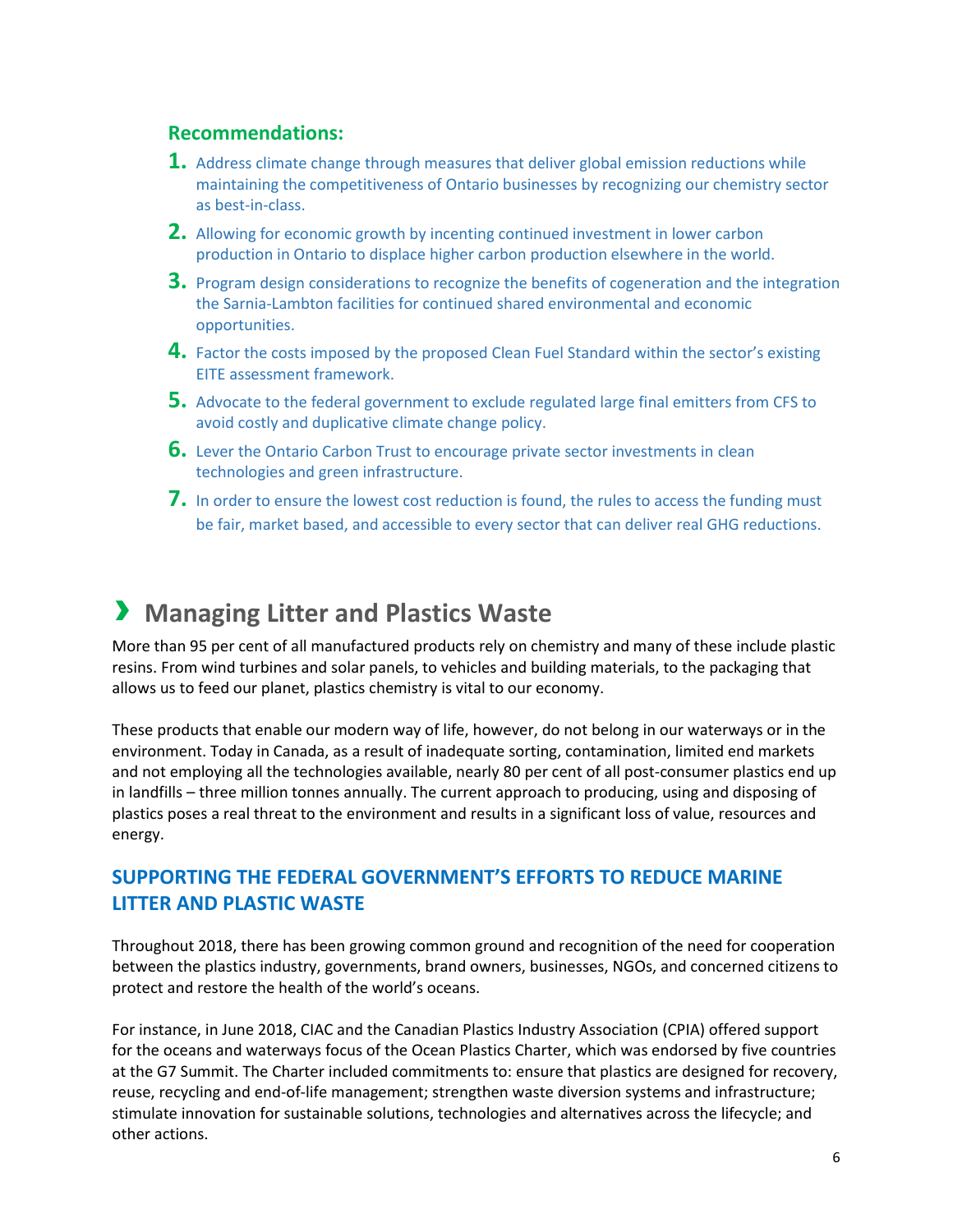In September 2018, along with the American Chemistry Council and CPIA, CIAC again provided support to the Canadian federal government in their announcement of the G7 Innovation Challenge to Address Marine Plastic Litter. CIAC stated that the Innovation Challenge will incentivize the development of new technology and processes, generate new ideas and build on the successes and innovations happening now in the plastics value chain. Many of these solutions will involve chemistry.

## **PROBLEMS WITH ALTERNATIVES**

 $\overline{a}$ 

In the search to reduce the amount of plastic waste in our lives, some have turned to using alternative materials such as paper straws or cloth bags. There are some applications where alternatives could be used in place of single-use plastic. However, it is important to ensure the full life-cycle analysis of a product is considered, otherwise we could end up with an application made from a material that can be recycled but has a much larger overall environmental footprint.

In 2016, the American Chemistry Council published a study called Valuing Plastics by Trucost which looked at how to reduce the natural capital costs of plastic including using alternatives.<sup>4</sup> Trucost found that replacing plastics in consumer products and packaging with a mix of alternative materials that provide the same function would actually increase environmental costs to society up to four times from \$139 billion to \$533 billion annually.

## **THE CHEMISTRY INDUSTRY'S AMBITIOUS TARGETS TO REDUCE PLASTIC WASTE**

In June 2018, CIAC and the Canadian Plastics Industry Association (CPIA) announced ambitious targets that underscore their members' commitment to a future without plastic waste. Representing the broad plastics value chain in Canada, CPIA and CIAC and their members announced the following waste reduction targets:

- An aggressive goal of 100 per cent of plastics packaging being recyclable or recoverable by 2030
- A new aspirational goal of 100 per cent of plastics packaging being reused, recycled, or recovered by 2040.

## **POLICY TO CREATE A CIRCULAR ECONOMY FOR PLASTICS IN CANADA**

The chemistry sector is supporting the transition from a linear economy to a circular economy — one that prioritizes the extension of product life cycles, extracting maximum value from resources in use, and then recovering materials at the end of their service life.

An important principle of the circular economy is increasing the capture of materials in waste streams so that they can be recycled, recovered and reused in new products. But a circular economy involves far more than just upgrading traditional mechanical recycling — it's a new economic model where, ultimately, the waste of one process becomes a feedstock for another process, and ultimately, waste is eliminated.

We will never be able to reach 100 per cent diversion / zero waste goals from mechanical recycling alone. Other waste management options of energy recovery and chemical recycling are needed to advance a circular economy.

<sup>4</sup> <https://plastics.americanchemistry.com/Study-from-Trucost-Finds-Plastics-Reduce-Environmental-Costs/>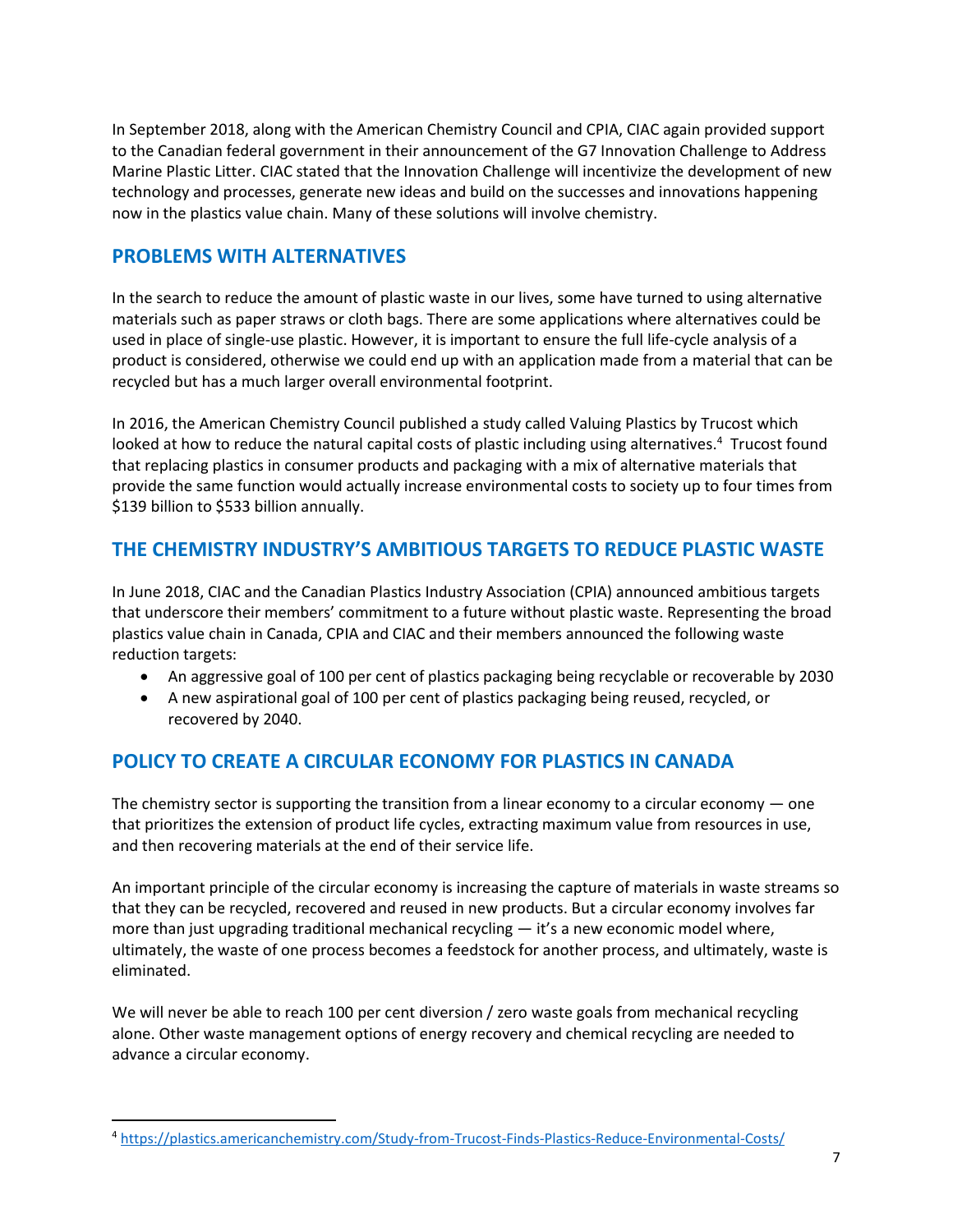#### *Improve and Standardize Waste Collection and Diversion*

The mantra of "reduce, reuse, recycle" must also include "recover." Getting to 100 per cent diversion of plastic packaging will require radical innovation, and the use of both recycling and recovery options. It will require a whole of society approach with significant support and investment from not just industry but governments and stakeholders as well. Specifically, industry needs investments in collection and mechanical recycling, chemical recycling using pyrolysis and gasification technologies, energy recovery and enabling regulations.

Consistency in waste collection across jurisdictions to facilitate recycling and recovery for residential, commercial and institutions is imperative to our goals. It is also important to standardize and harmonize definitions and policies across Canada to recognize plastic recovery and conversion to energy as diversion (e.g. Nova Scotia recognizes materials diverted from landfill to advanced facilities to make new plastic feedstocks, fuel replacement as diversion).

#### *Promote innovation*

As we grow chemistry production in Canada, we must ensure that systems are in place to recover the value of waste plastics as potential feedstocks. Canada can become a global leader in the advanced recovery of plastics by investing in chemical recycling technologies and other innovative forms of deriving benefits from plastic waste. Below are two Ontario-based examples:

- Since 2010, GreenMantra Technologies, located in Brantford, Ontario, has been transforming hard-to-recycle materials such as grocery bags and film, and converts them into high-value waxes and other specialty chemicals. These materials have a broad range of applications in the coatings, plastics processing, adhesives, roofing and paving industries.
- ReVital Polymers, Pyrowave and INEOS Styrolution announced a partnership in 2018 to recycle polystyrene packaging collected in consumer curbside and depot recycling systems as well as other sources such as restaurants, offices, schools and universities. This made-in-Canada collaboration will use advanced recycling technology from Pyrowave that will recycle single-serve polystyrene packaging and use recycled polystyrene in the manufacturing of new products and packaging. This Canadian solution will help reduce the amount of polystyrene packaging going to landfill regardless of colour, food residue or odours.

#### *Ensure Science and Life-cycle Decision Making*

Foregoing simplistic virtue signalling and ensuring that policies for reducing plastic waste are evidencebased and best practice will be critical in making real progress to enable the circular economy. Materials should be judged on a life-cycle basis and with their societal value assessed. A material that can be recycled but has a much larger overall environmental footprint does not improve sustainability.

### **Recommendations:**

- **1.** Work with all levels of governments to invest in improvements to standardize waste collection and sorting in Canada.
- **2.** Promote well-designed, industry-led extended producer responsibility systems to inform consumer behaviour and help establish markets.
- **3.** Review, revise and standardize policies that currently provide disincentives to the processing and use of waste materials as feedstock, such as value-added recovery.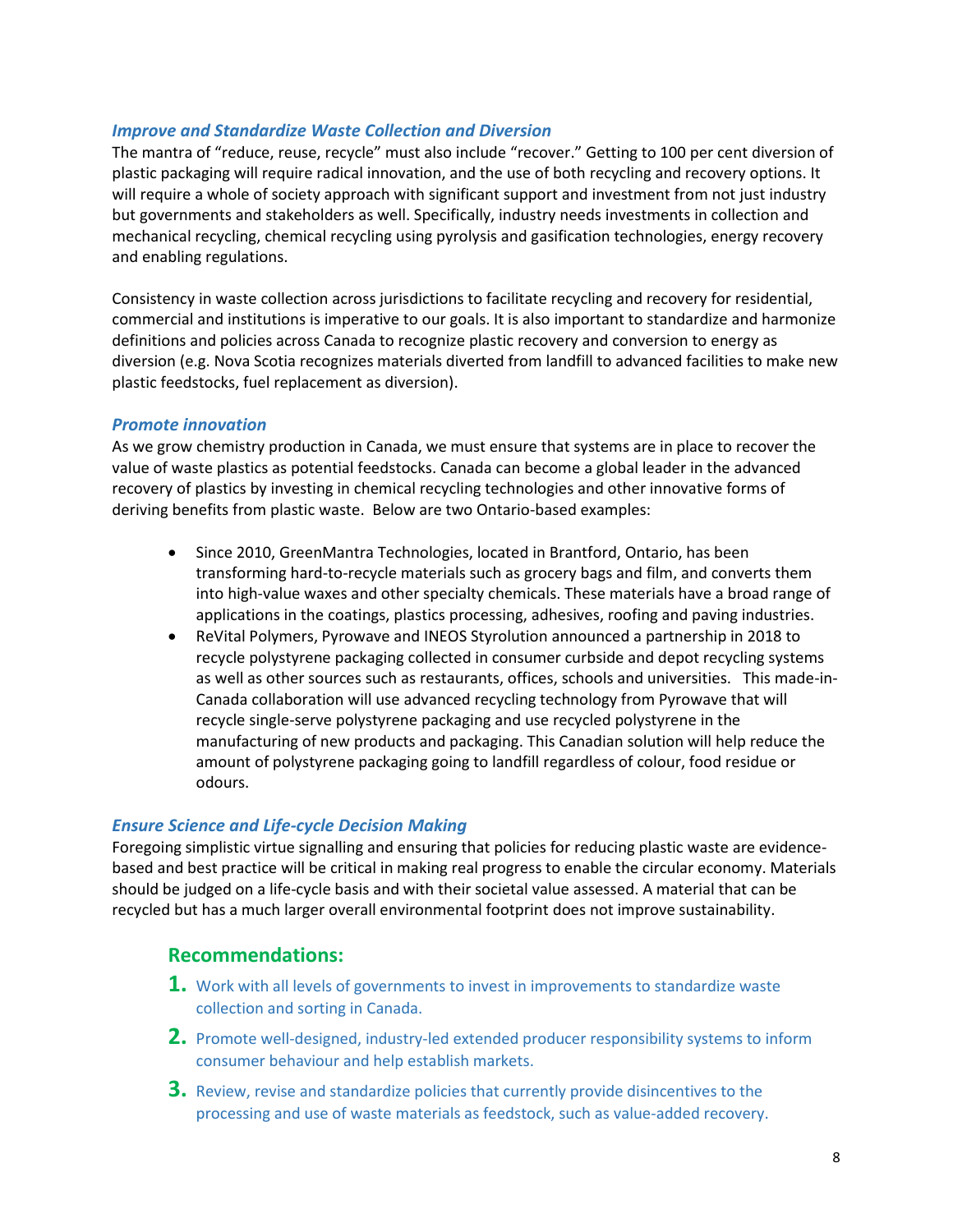- **4.** Develop standardized, supportive policies across jurisdictions that consider energy recovery (or resource recovery) where non-recyclable plastics today can displace coal/pet coke (e.g. cement) or petroleum fuels (e.g. plastic to diesel fuel).
- **5.** Recognize that acceptance and use of non-combustion energy recovery technologies such as pyrolysis are needed for chemical recycling (i.e. making new plastics from old plastics).

## › **Protect our Air, Lakes and Waters**

CIAC and its member companies in no uncertain terms are wholly committed to the protection of human health and the environment and to an effective use of resources. CIAC believes, in the spirit of Responsible Care, that it is possible to:

- protect the environment and human health while manufacturing the products on which our society depends,
- develop new products and solutions to meet public and industry's needs in a sustainable way and to grow economic opportunities for Ontario and all Canadians.

We support effective policies that allow flexibility in achieving objectives while minimizing administrative burden on industry.

## **APPROVALS**

The length of time it takes to receive an ECA in Ontario creates a barrier for facility expansions and new investments. Recent efforts taken to speed up the approvals process in Ontario to streamline the process for lower risk projects (Environmental Activity and Sector Registry) and setting a 1-year service standard for complex ECA are a good start. However, even the 1 year service standard continues to be a major issue for industry as it continues to cause significant uncertainty in the capital planning process for businesses and places Ontario at risk of losing investment opportunities. Ironically most of these new investments will yield environmental improvements over existing operations.

Additionally, while the Ministry has been accommodating in accelerating approvals on a one-off basis, the system needs additional changes so that it can deliver timely approvals consistently. As such, more structural change is necessary to see a step-change reduction in turnaround times to match other jurisdictions.

### **SARNIA-LAMBTON INITIATIVES**

We appreciate the Ministry's recognition in the environmental plan regarding key initiatives that address air quality and improving the understanding of health impacts in Sarnia-Lambton. CIAC applauds Clean Air Sarnia and Area (CASA) members and supports their efforts to share real-time air quality information with the community. We also commend their multi-stakeholder approach involving representatives from the public, government, Indigenous communities, and industry.

Similarly, we applaud the work done by the Lambton Community Health Study (LCHS) in response to concerns expressed regarding health impacts arising from the close proximity of industry and citizens in the Sarnia-Lambton community. We are very pleased with the Ontario government's commitment to proceed with the environmental health initiative. We believe it is in the best interests of all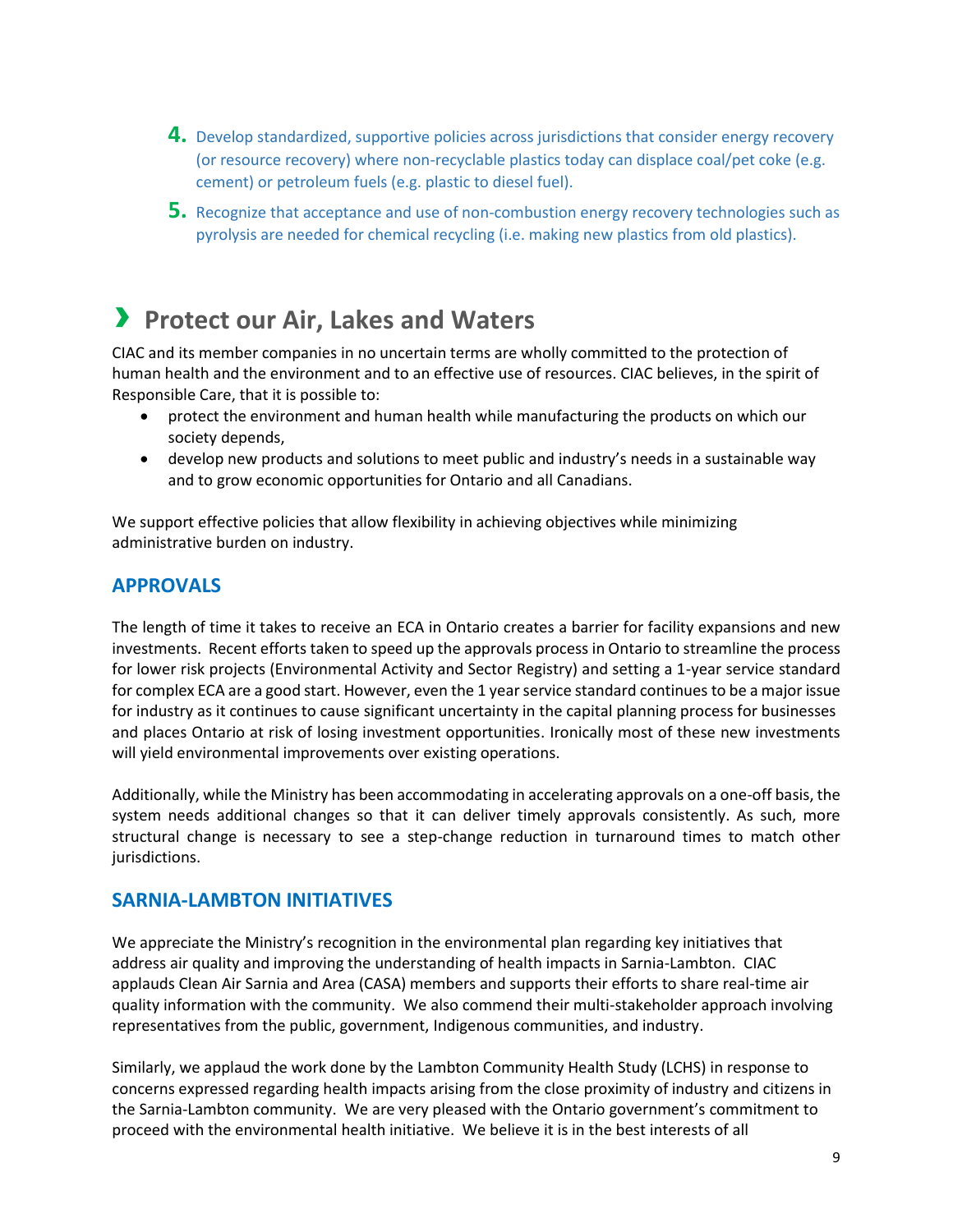stakeholders to determine the impact of the local petrochemical industry on the health of Sarnia-Lambton residents. CIAC looks forward to continued collaboration with all stakeholders involved to carry the project through to completion.

## **LOCAL AIR QUALITY REGULATIONS**

CIAC supports updating Ontario's general standards where warranted. Currently, Ontario's regulatory regime uses a far more conservative methodology to revise air standards when compared to other advanced jurisdictions.

Health Protective and Achievable - The current methodology for setting Local Air Quality standards requires a structural reset. It is based solely on health-based outcomes without any cost-benefit or technical feasibility analysis. This is best exemplified in the case of the recently updated (2017) Ontario Sulphur Dioxide (SO<sub>2</sub>) air standard.

There was broad consensus that the previous  $SO<sub>2</sub>$  was out of date and in need of updating. While the Ministry based its decision on the same scientific evidence (produced by Health Canada and the United States Environmental Protection Agency) used by many national and sub-national jurisdictions. Ontario's methodology led to the setting of the Air Standard at the most stringent level in the world. For more details, refer to CIAC's SO<sub>2</sub> [Air Standard submission.](https://canadianchemistry.ca/blog/2018/02/15/ciac-supportive-of-ontarios-move-to-modernize-sulphur-dioxide-operating-conditions/)

#### *Modeling*

The current regulation bases compliance on a modelled image of emissions. Appropriate use of air dispersion modelling offers value as tool for scenario analysis and to support compliance. It is important to recognize that models are not definitive but rather mathematical representations and subjective. Further, combining unfavourable historical meteorological data, maximum emissions scenarios and best available emissions data tends to over-estimate facility emissions and their effects at the fenceline versus actual emission levels. Monitoring, on the other hand, provides a real-time reporting of actual conditions.

As well, monitoring tools and technology have evolved dramatically since the Regulation 419 modelled compliance approach was developed in 2005 and have been implemented in certain circumstances (i.e., the Petrochemicals and Petroleum Refining Technical Standard). Where technically and financially feasible, monitoring should be an option for compliance.

#### *Alternative Compliance Pathways*

The current local air quality regulatory framework does not consider financial or technical achievability in the setting of the modelled fenceline limits. Contrary to the regulatory design, these alternative compliance pathways were not a panacea to the setting of local air standard concentration levels that result in Ontario mandating the most stringent limits in the world (i.e.,  $SO<sub>2</sub>$  Air Standard).

In reality, the air quality objective creates an expectation with the public that the limit will be met, and it is not safe until it is achieved. Furthermore, these alternative compliance pathways are a time and effort-consuming process for both industry and government that impair regulatory certainty and hinder business investment decision-making in Ontario.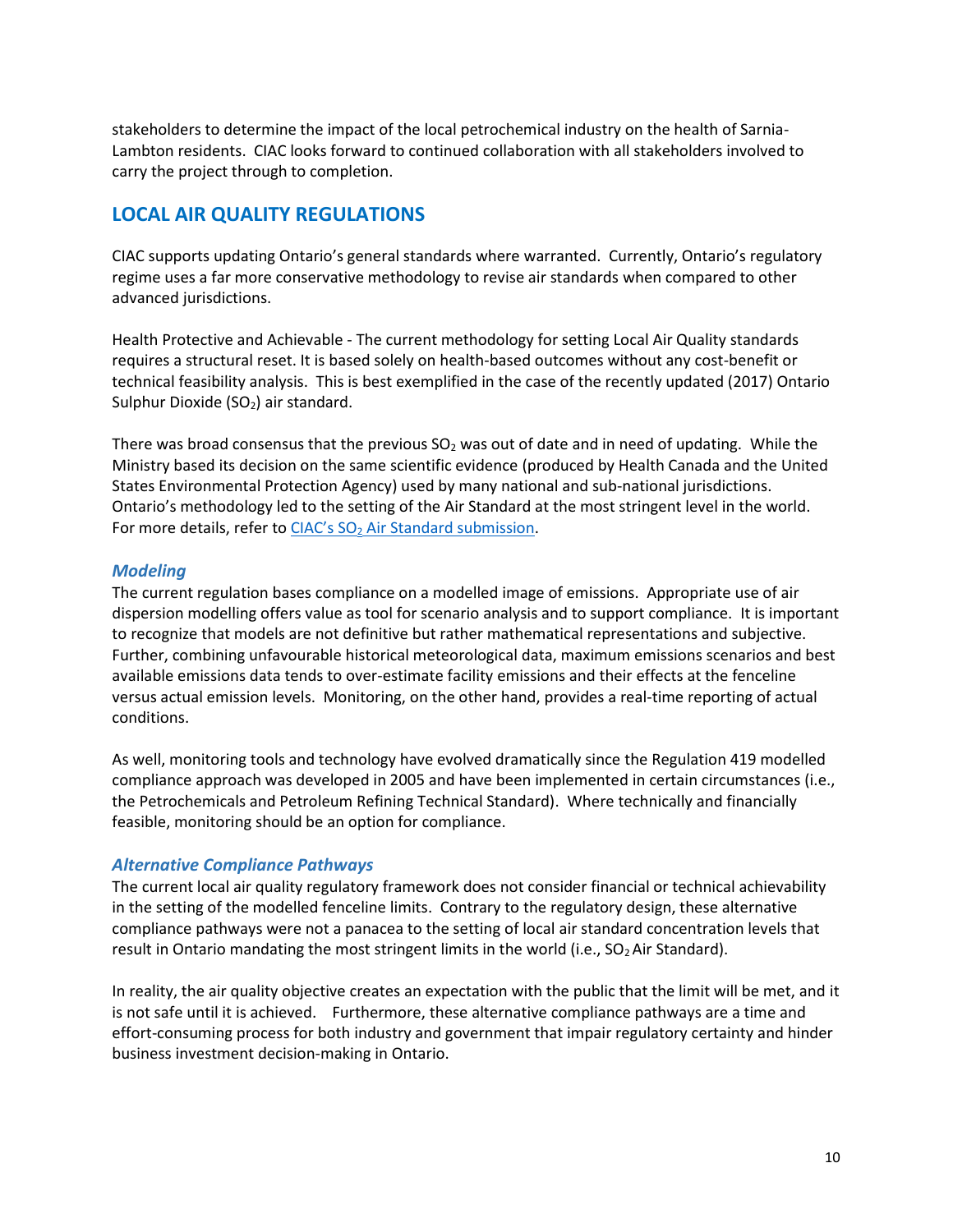## **CUMULATIVE EFFECTS ASSESSMENT**

The previous government introduced the concept of Cumulative Effects Assessment (CEA) in specific air sheds when new industrial facilities are built or existing industrial facilities are expanded as part of the Environmental Compliance Approval process. In principle, CIAC supports the concept of a cumulative effects assessment for air quality when air approvals are under consideration. However, we have significant concerns with the current approach that was enacted on the potential impact to competitiveness, investment attraction, cluster development, source apportionment and greater uncertainty and delays in approvals processing.

The CEA framework compels industrial facilities that are in compliance with local air quality regulations to take additional mitigation actions to lower the ambient concentration in their air shed at risk-based thresholds. It is a model-driven process and, as noted earlier, models are mathematical representations and by design, conservative.

### **SOILS**

CIAC supports the concept of beneficial use for excess soil thereby avoiding waste, and reusing soil appropriately. We contend that industrial facilities that are covered by an industrial ECA should have the ability to test soils and determine the risk and therefore the standing of whether the soil is a waste and/or how it can be used.

## **Recommendations:**

- **1.** Reduce the 1-year service standard for approvals. Strive to set a 3 month service standard similar to other jurisdictions in Canada and the United States.
- **2.** Prioritize and expedite approvals for projects involving new capital investments, job creation and retention, and improved environmental performance ahead of other applications.
- **3.** Amend the Local Air Quality regulation to ensure the methodology used to set air quality standards is based on a science and risk-based approach that is technically sound, consistent with, but not in advance of, other leading jurisdictions, and informed by rigorous cost-benefit and technical feasibility analysis.
- **4.** Align methodology of air standards to federal Canadian Ambient Air Quality Standard (CAAQS) which is based on a local air shed basis rather than imposing these standards at the fence line.
- **5.** Provide facilities with an option to base compliance to air standards using monitoring data where technically and financially feasible.
- **6.** Only soil that is assessed and confirmed to be unacceptable be classified as waste and grant an exclusion for industrial facilities with existing Environmental Compliance Approvals that already manage soils and wastes from the proposed regulation.